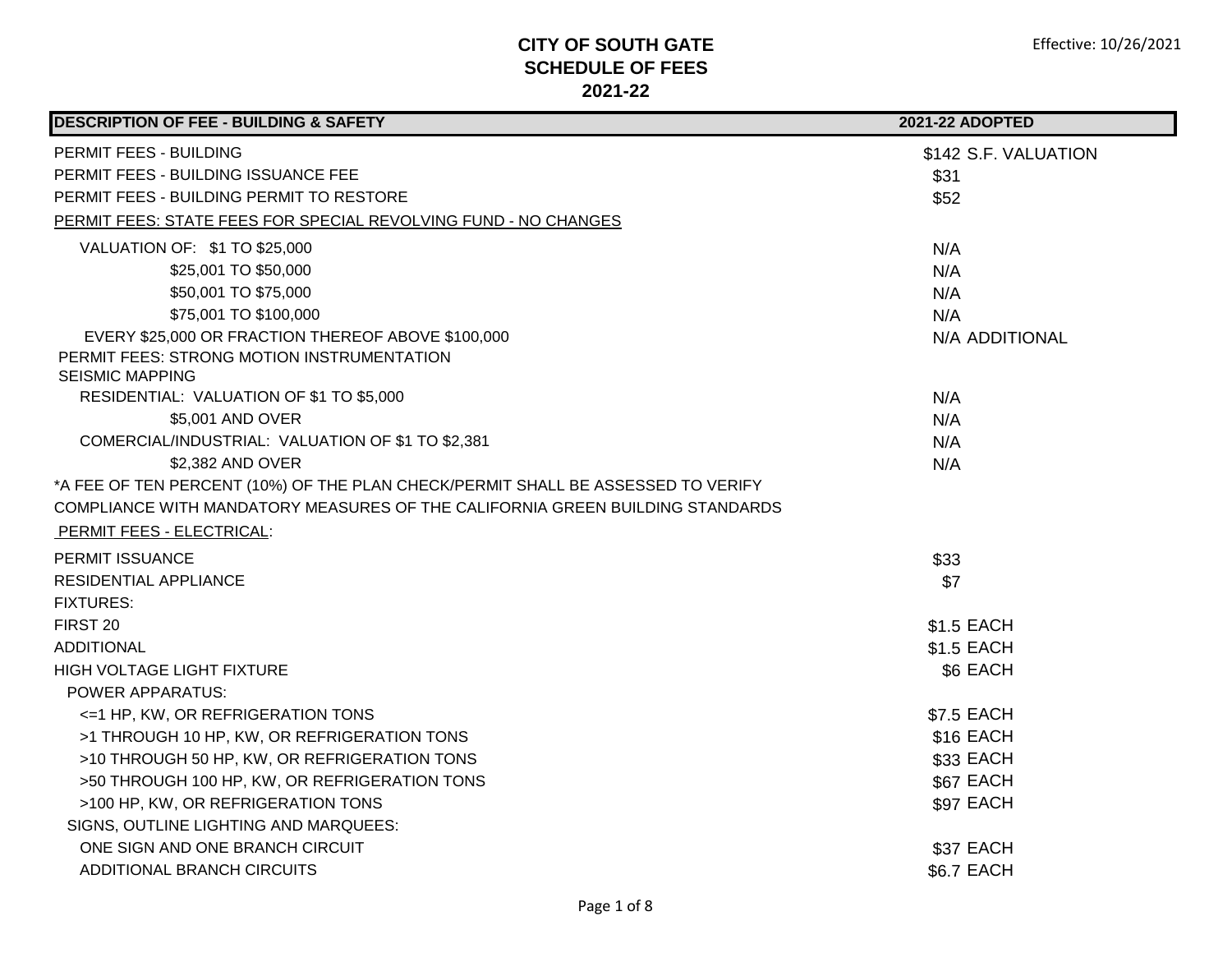| <b>DESCRIPTION OF FEE - BUILDING &amp; SAFETY</b>                  | <b>2021-22 ADOPTED</b> |
|--------------------------------------------------------------------|------------------------|
| SWIM POOLS, SAUNAS, JACUZZIS, HOT TUBS                             | \$75 EACH              |
| NEW, REPAIRED/ALTERED MOBILE HOME SITE                             | \$30 EACH              |
| <b>SERVICE EQUIPMENT</b>                                           |                        |
| TIME CLOCK, FLASHER                                                | \$7.5 EACH             |
| <b>OUTLETS:</b>                                                    |                        |
| FIRST 20                                                           | \$1.5 EACH             |
| <b>ADDITIONAL OUTLETS</b>                                          | \$1 EACH               |
| EACH 5 FT, OR FRACTION THEREOF, OF MULTI-OUTLET<br><b>ASSEMBLY</b> | \$4 EACH               |
| SERVICE INSTALLATION (INCLUDING ONE METER) 600 VOLTS OR LESS:      |                        |
| NOT OVER 200 AMPERES                                               | \$40                   |
| 201 AMPERES, AND NOT OVER 400 AMPERES                              | \$82                   |
| 401 AMPERES, AND NOT OVER 1200 AMPERES                             | \$112                  |
| OVER 1200 AMPERES                                                  | \$150                  |
| SERVICES OVER 600 VOLTS                                            | \$127                  |
| FOR EACH ADDITIONAL METER                                          | \$75                   |
| CONSTRUCTION SERVICE (TEMPORARY POWER POLE)                        | \$60                   |
| SWITCHBOARDS OR PANEL BOARDS                                       |                        |
| (OTHER THAN SERVICE EXTENSIONS)                                    |                        |
| FIRST SECTION (0-600 VOLTS)                                        | \$37                   |
| <b>ADDITIONAL SECTION</b>                                          | \$30                   |
| FIRST SECTION (OVER 600 VOLTS)                                     | \$75                   |
| <b>ADDITIONAL SECTION</b>                                          | \$37                   |
| TEMPORARY LIGHT INSTALLATION:                                      |                        |
| <b>NOT OVER 50 LAMPS</b>                                           | \$22                   |
| OVER 50, BUT NOT MORE THAN 100 LAMPS                               | \$37                   |
| EACH 100 OR FRACTION THEREOF IN EXCESS OF 500                      | \$22                   |
| <b>FACTORY WIRED UNITS:</b>                                        |                        |
| FOR ANY SELF-CONTAINED WIRED UNIT NOT                              |                        |
| <b>REFERENCE ELSEWHERE</b>                                         | \$75                   |
| ELECTRICAL PERMIT FOR RESTORATION FEE                              |                        |
| (REMOVAL OF NON-UNPERMITTED WIRING)                                | \$22                   |
| MAINTENANCE TECHNICIAN (ELECTRICIAN) -                             | \$224 / YEAR           |
| <b>QUALIFIED EMPLOYEE IN LIEU</b>                                  |                        |
| OF STATE LICENSED CONTRACTOR WHERE EMPLOYED ONLY                   |                        |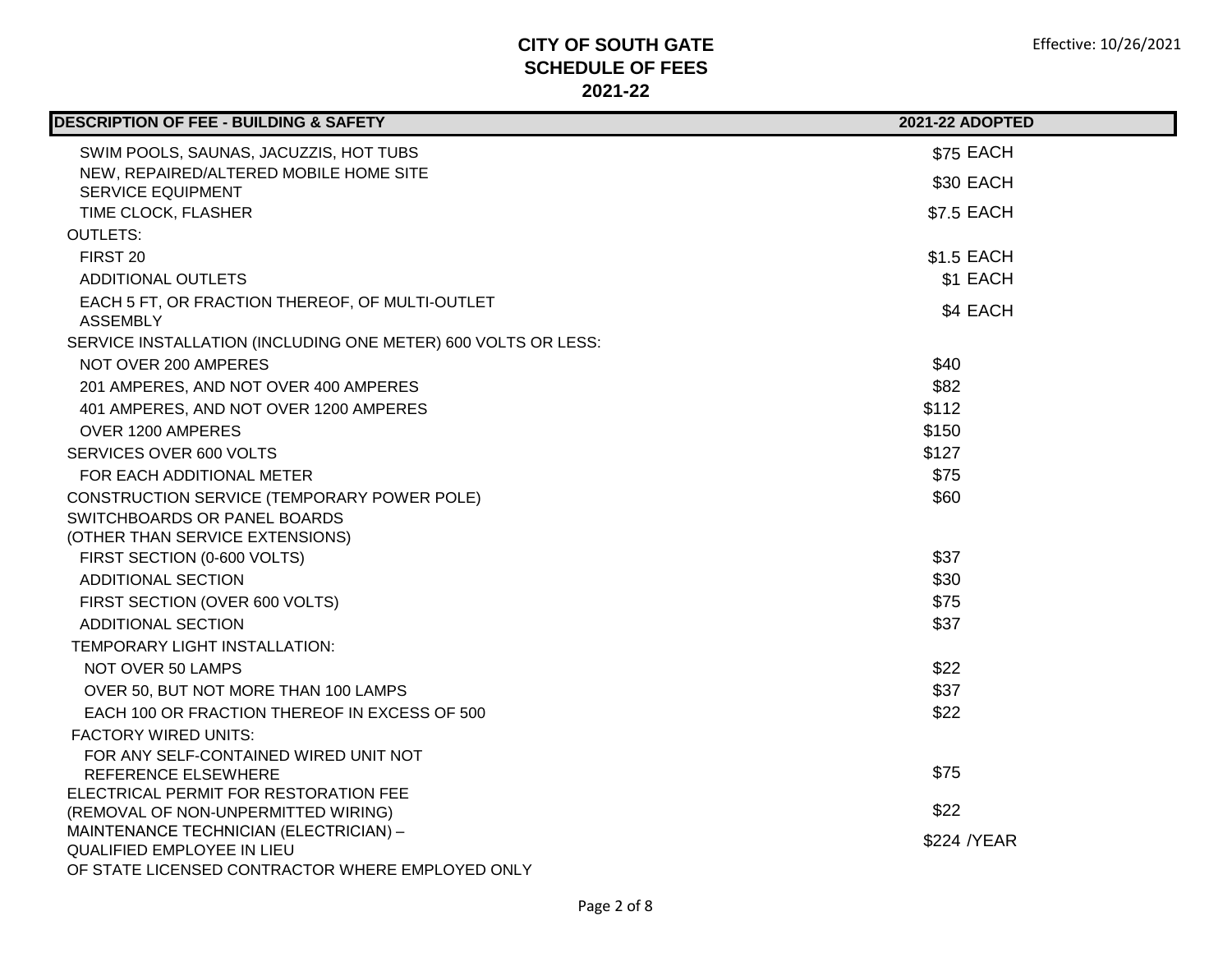J.

| <b>DESCRIPTION OF FEE - BUILDING &amp; SAFETY</b>                             | 2021-22 ADOPTED   |
|-------------------------------------------------------------------------------|-------------------|
| <b>PERMIT FEES - PLUMBING/SEWER:</b>                                          |                   |
| <b>PERMIT ISSUANCE</b>                                                        | \$30              |
| PLUMBING FIXTURES OF ONE TRAP                                                 | <b>\$10 EACH</b>  |
| CONNECTION OF BUILDING SEWER TO PUBLIC SEWER                                  | \$52 EACH         |
| RAINWATER SYSTEMS - PER DRAIN (INSIDE BUILDING)                               | <b>\$52 EACH</b>  |
| CONNECTION OF ADDITIONAL BLDG OR ADD. WORK TO                                 |                   |
| A BLDG SEWER                                                                  | \$22 EACH         |
| <b>WATER HEATER OR VENT</b>                                                   | \$22 EACH         |
| GAS PIPING SYSTEM - 1 TO 5 OUTLETS                                            | \$10 EACH         |
| ADDITIONAL GAS PIPING SYSTEM OUTLET                                           | \$4 EACH OUTLET   |
| 1 TO 100,000 BTU                                                              | \$22 EACH OUTLET  |
| 100,001 TO 200,000 BTU                                                        | \$37 EACH OUTLET  |
| 200,001 TO 500,000 BTU                                                        | \$67 EACH OUTLET  |
| 500,001 TO 1,000,000 BTU                                                      | \$112 EACH OUTLET |
| OVER 1,000,000 BTU                                                            | \$150 EACH OUTLET |
| GAS PIPING SYSTEM - MEDIUM TO HIGH PRESSURE                                   |                   |
| INDUSTRIAL WASTE PRE-TREATMENT INTERCEPTOR INCL.                              |                   |
| TRAP AND VENT                                                                 | \$37              |
| PLUMBING PERMIT FEE RESTORATION                                               | \$22              |
| (REMOVAL OF NON-PERMITTED FIXTURES)<br>SEWER RESTORATION (DETACHED STRUCTURES |                   |
| FROM MAIN HOUSE ONLY) - REMOVAL OF                                            |                   |
| NON-PERMITTED SEWER LINE                                                      | \$22              |
|                                                                               |                   |
| PERMIT FEES - MECHANICAL                                                      |                   |
| <b>PERMIT ISSUANCE</b>                                                        | \$35              |
| UNIT FEE SCHEDULE:                                                            |                   |
| THE INSTALLATION OR RELOCATION OR EACH FORCED                                 |                   |
| AIR OR GRAVITY TYPE                                                           | \$22              |
| FURNACE OR BURNER INCLUDING DUCTS AND VENTS<br><b>ATTACHED TO SUCH</b>        |                   |
| APPLIANCES, UP TO AN INCLUDING 100,000 BTU/H                                  |                   |
| MORE THAN 100,000 BTU/H TO AND INCLUDING 2,000,000 BTU/H                      | \$45 EACH         |
| MORE THAN 2,000,000 BTU/H                                                     | \$75 EACH         |
| INSTALLATION OR RELOCATION OF EACH SUSPENDED                                  |                   |
| HEATER, RECESSED WALL (HEATER, OR FLOOR-MOUNTED UNIT HEATER)                  | \$22 EACH         |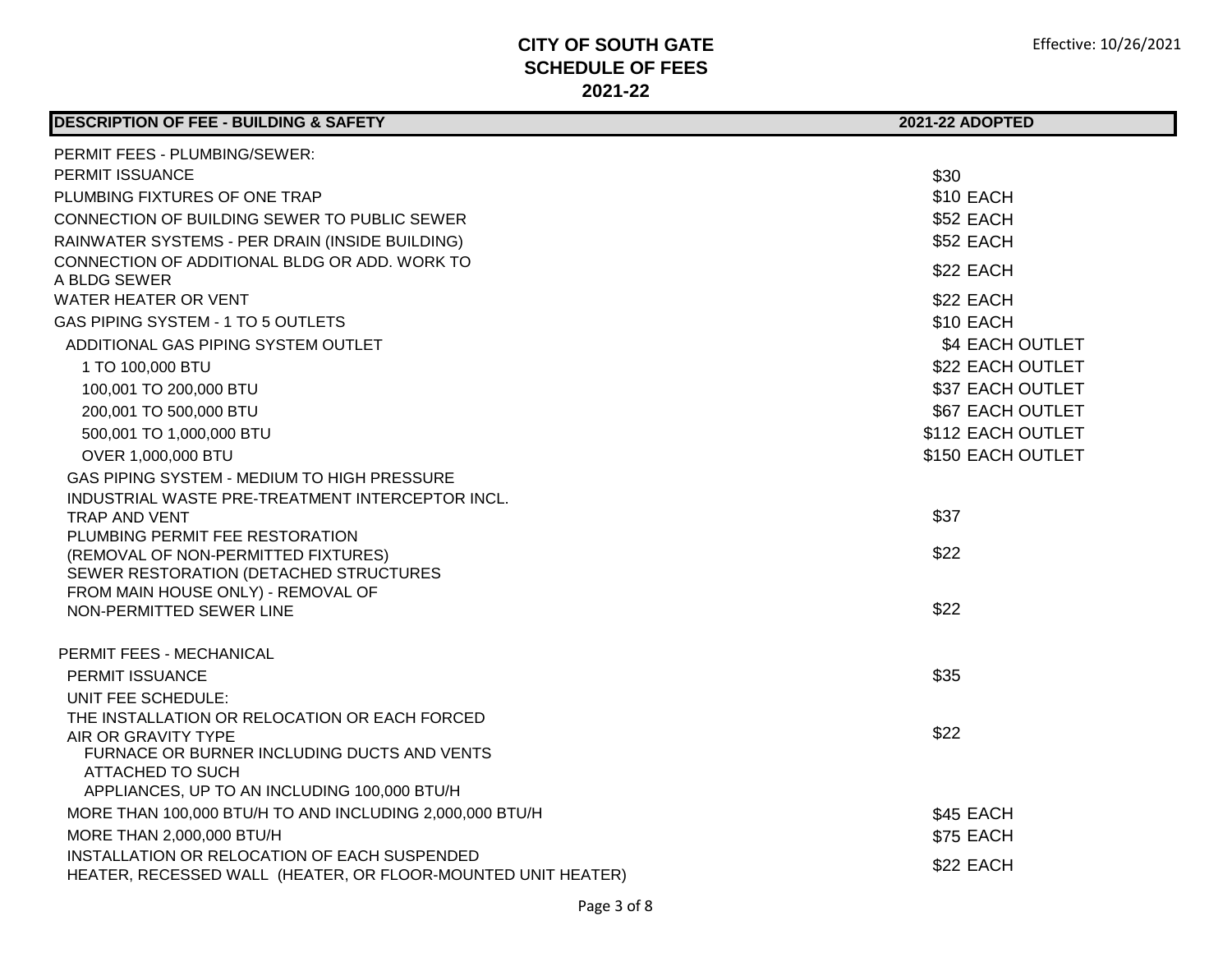| <b>DESCRIPTION OF FEE - BUILDING &amp; SAFETY</b>                                     | 2021-22 ADOPTED              |
|---------------------------------------------------------------------------------------|------------------------------|
| INSTALLATION, RELOCATION OR REPLACEMENT OF<br><b>EACH APPLIANCE VENT</b>              | \$15 EACH                    |
| INSTALLED AND NOT INCLUDED IN AN APPLIANCE PERMIT                                     |                              |
| REPAIR, ALTERATION, OR ADDITION TO EACH APPLIANCE<br>VENT INSTALLED AND               | <b>\$15 EACH</b>             |
| NOT INCLUDED IN AN APPLIANCE PERMIT                                                   |                              |
| ABSORBTION SYSTEMS - INSTALLATION OR RELOCATION                                       |                              |
| UP TO AND INCLUDING 100,000 BTU/H                                                     | \$36 EACH                    |
| OVER 3H UP TO AND INCL. 15H OR OVER 100,000                                           | \$49 EACH                    |
| THROUGH 500,000 BTU<br>OVER 15H UP TO AND INCL. 30H OR OVER 500,000                   |                              |
| <b>THROUGH 1,000,000 BTU</b>                                                          | \$73 EACH                    |
| OVER 30H UP TO AND INCL. 50H OR OVER 1,000,000                                        | \$123 EACH                   |
| <b>THROUGH 1,750,000 BTU</b>                                                          |                              |
| OVER 50H OR OVER 1,750,000 BTU                                                        | <b>\$150 EACH</b>            |
| AIR HANDLING UNITS UP TO AND INCL. 10,000 C.F. PER<br>MIN., INCLUDING DUCTS           | \$24 EACH                    |
| AIR HANDLING UNITS OVER 100,000 C.F. PER MINUTE                                       | <b>\$30 EACH</b>             |
| EVAPORATIVE COOLER (OTHER THAN PORTABLE)                                              | \$15 EACH                    |
| VENTILATION FAN CONNECTED TO A SINGLE DUCT                                            | \$11 EACH                    |
| VENTILATION SYSTEM NOT PART OF ANY HEATING/AIR                                        | \$15 EACH                    |
| SYSTEM AUTHORIZED BY PERMIT                                                           |                              |
| INSTALLATION OF HOOD SERVED BY MECHANICAL<br><b>EXHAUST, INCLUDING DUCTS</b>          | \$15 EACH                    |
| INSTALLATION/RELOCATION OF DOMESTIC TYPE INCINERATOR                                  | \$30 EACH                    |
| INSTALLATION/RELOCATION OF COMMERCIAL/INDUSTRIAL                                      | <b>\$99 EACH</b>             |
| <b>TYPE INCINERATOR</b>                                                               |                              |
| OTHER APPLIANCE, ITEM OR EQUIPMENT NOT CLASSED                                        | \$22 EACH                    |
| INSPECTION - MAINTENANCE HVAC TECHNICIAN                                              | \$224 ANNUALLY               |
| INSPECTION OUTSIDE OF NORMAL BUSINESS HOURS<br>(WEEKENDS, AFTER HOURS, EARLY MORNING) | $$74$ /HOUR                  |
| <b>REINSPECTION FEE</b>                                                               | \$74 /HOUR (MIN)             |
| MECHANICAL PERMIT FOR RESTORATION                                                     | \$22                         |
| PLAN CHECK - BUILDING (85% OF THE PERMIT FEE)                                         | PER VALUATION - \$50 MINIMUM |
| PLAN CHECK - GRADING                                                                  | \$449 / FIRST SHEET          |
| PLAN CHECK - GRADING (ADDITIONAL)                                                     | \$374 / EACH ADD'L SHEET     |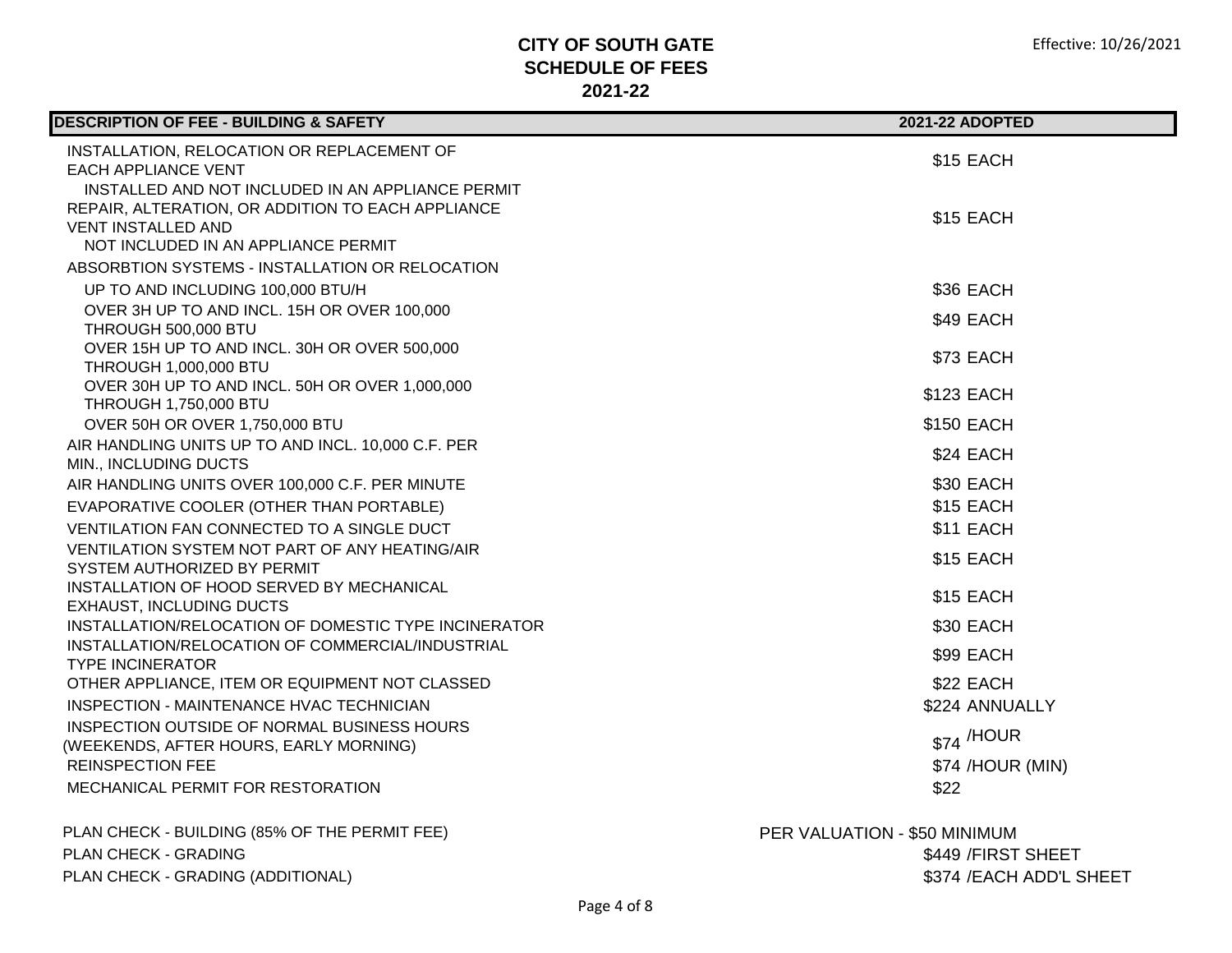| <b>DESCRIPTION OF FEE - BUILDING &amp; SAFETY</b>                          | <b>2021-22 ADOPTED</b>                      |
|----------------------------------------------------------------------------|---------------------------------------------|
| PLAN CHECK - ELECTRICAL<br>PLAN CHECK - ENERGY (20% OF THE PLAN CHECK FEE) | \$150 /HOUR<br>PER VALUATION - \$50 MINIMUM |
| PLAN CHECK - MECHANICAL                                                    | \$150 /HOUR                                 |
| PLAN CHECK - MOBILE HOME                                                   | \$271 /HOUR                                 |
| PLAN CHECK - PLUMBING                                                      | \$150 /HOUR                                 |
| PLAN CHECK - SEISMIC HAZARDS GEO-TECHNICAL SOILS REPORT                    | CONSULTANT'S FEE PLUS 25% ADMIN FEE.        |
| DEMOLITION OF STRUCTURE                                                    | PER VALUATION \$39 MINIMUM                  |
| DIVERSION PERFORMANCE SECURITY DEPOSIT                                     | 5% MINIMUM CHARGE                           |
| SIGNS (BASED ON MATERIALS & INSTALLATION VALUATION)                        | \$69 EACH (MINIMUM)                         |
| BANNERS-TEMPORARY (90 DAYS ONLY)                                           | \$69 P/SIDE P/90 DAYS                       |
| SWIMMING POOL, SPA AND HOT TUBS: - ISSUANCE FEE                            | \$45                                        |
| SWIMMING POOL, SPA AND HOT TUBS: - PRIVATE                                 | \$60                                        |
| SWIMMING POOL, SPA AND HOT TUBS: - PUBLIC                                  | \$75                                        |
| SOLAR ENERGY - ISSUANCE                                                    | \$15                                        |
| SOLAR ENERGY - UP TO 1,000 s.f.                                            | \$37                                        |
| SOLAR ENERGY - 1,001 to 2,000 s.f.                                         | \$75                                        |
| SOLAR ENERGY - OVER 2,000 s.f.                                             | \$7.5 /1,000 S.F.                           |
| OCCUPANCY INSPECTIONS/CHANGE IN OCCUPANCY USE:                             |                                             |
| BUILDING FLOOR AREA OF 1 TO 5,000 S.F.                                     | \$270                                       |
| BUILDING FLOOR AREA OF 5,001 TO 10,000 S.F.                                | \$437                                       |
| BUILDING FLOOR AREA OF 10,001 TO 50,000 S.F.                               | \$499                                       |
| BUILDING FLOOR AREA OVER 50,001 S.F.                                       | \$783                                       |
| <b>MISCELLANEOUS FEES:</b>                                                 |                                             |
| ACCESSORY ROOM AGREEMENTS                                                  | \$80                                        |
| AMUSEMENT RIDE INSPECTIONS:                                                |                                             |
| <b>FIRST RIDE</b>                                                          | \$45                                        |
| <b>ADDITIONAL RIDE</b>                                                     | \$15                                        |
| <b>BUILDING BOARD OF APPEAL</b>                                            | \$800                                       |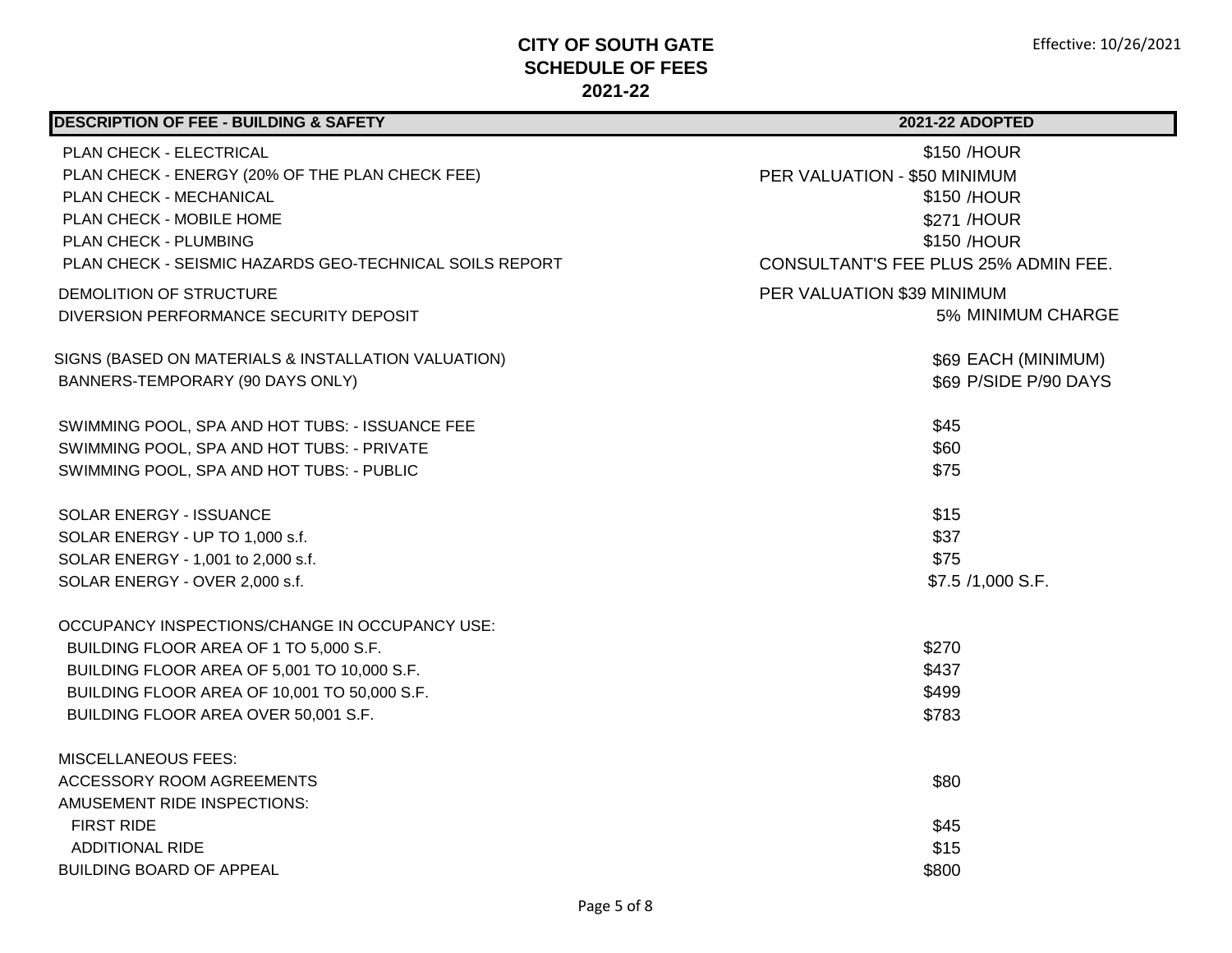| <b>DESCRIPTION OF FEE - BUILDING &amp; SAFETY</b>  | <b>2021-22 ADOPTED</b>        |
|----------------------------------------------------|-------------------------------|
| COPIES OF PLANS - FIRST SHEET                      | \$22                          |
| COPIES OF PLANS - ADDITIONAL PAGES                 | \$12 / PAGE                   |
| COPIES OR DUPLICATES OF PERMITS (CERTIFIED)        | \$22                          |
| DOUBLE FEE (BUILDING W/O A PERMIT)                 | \$112 MINIMUM                 |
| <b>FIREWORKS STAND PERMIT</b>                      | \$60                          |
| <b>GARAGE RESTORATION (INPROPER OCCUPATION)</b>    | \$1,495                       |
| <b>HOME OCCUPATION</b>                             | \$270                         |
| HYDROLOGY/HYDRAULICS STUDY REVIEW                  | PER VALUATION - \$225 MINIMUM |
| MAINTENANCE TECHNICIAN (ELECTRICAL AND MECHANICAL) | \$224 ANNUALLY                |
| NEW MOBILE HOME INSPECTION                         | \$141                         |
| OVER THE COUNTER ASSISTANCE                        |                               |
| <b>PERMIT VERIFICATION LETTER</b>                  | \$22                          |
| PLANS FROM THE BASEMENT                            |                               |
| (FOR REVIEW AT THE COUNTER ONLY)                   | \$22                          |
| EXPEDITED PRE-SALE REPORT                          | \$434                         |
| PRE-SALE WAIVER (AGREEMENT TO CORRECT              | \$37                          |
| <b>CODE VIOLATIONS)</b>                            |                               |
| PROPERTY INSPECTION                                | \$211 MINIMUM                 |
| <b>RE-INSPECTION (SAME DAY)</b>                    | \$74                          |
| SPECIAL INSPECTOR REGISTRATION                     | \$37                          |
| SPECIAL INVESTIGATIONS                             | \$423 MINIMUM                 |
| SPECIAL OUTDOOR PERMIT INSPECTION                  | \$70                          |
| STRUCTURE RELOCATION INVESTIGATION                 | $$150 (+$.05/S.F.-F.A.)$      |
| TEMPORARY OCCUPANCY OF HOUSE TRAILER               | \$150 (30 DAY MAX)            |
| <b>WEEKEND INSPECTION</b>                          | \$422                         |
| <b>DISABLED ACCESS INSPECTION</b>                  | \$118 HOURLY (2 HR. MIN.)     |
| PRE-SALE INSPECTION REPORT                         | \$72                          |
| ADDITIONAL VALUATION FORMATS:                      |                               |
| NEW DWELLING UNITS AND ADDITIONS                   | \$142 S.F.                    |
| NEW DETACHED GARAGE OR ADDITIONS TO                | \$82                          |
| ATTACHED GARAGE OR ADDITIONS TO                    | \$75                          |
| NEW PATIO COVER (WOOD FRAME)                       | \$60                          |
| NEW PATIO COVER (ALUMINUM OR METAL)                | \$33 S.F. OR PER VAL.         |
| <b>WINDOW REPLACEMENT</b>                          | \$598 EACH                    |
|                                                    |                               |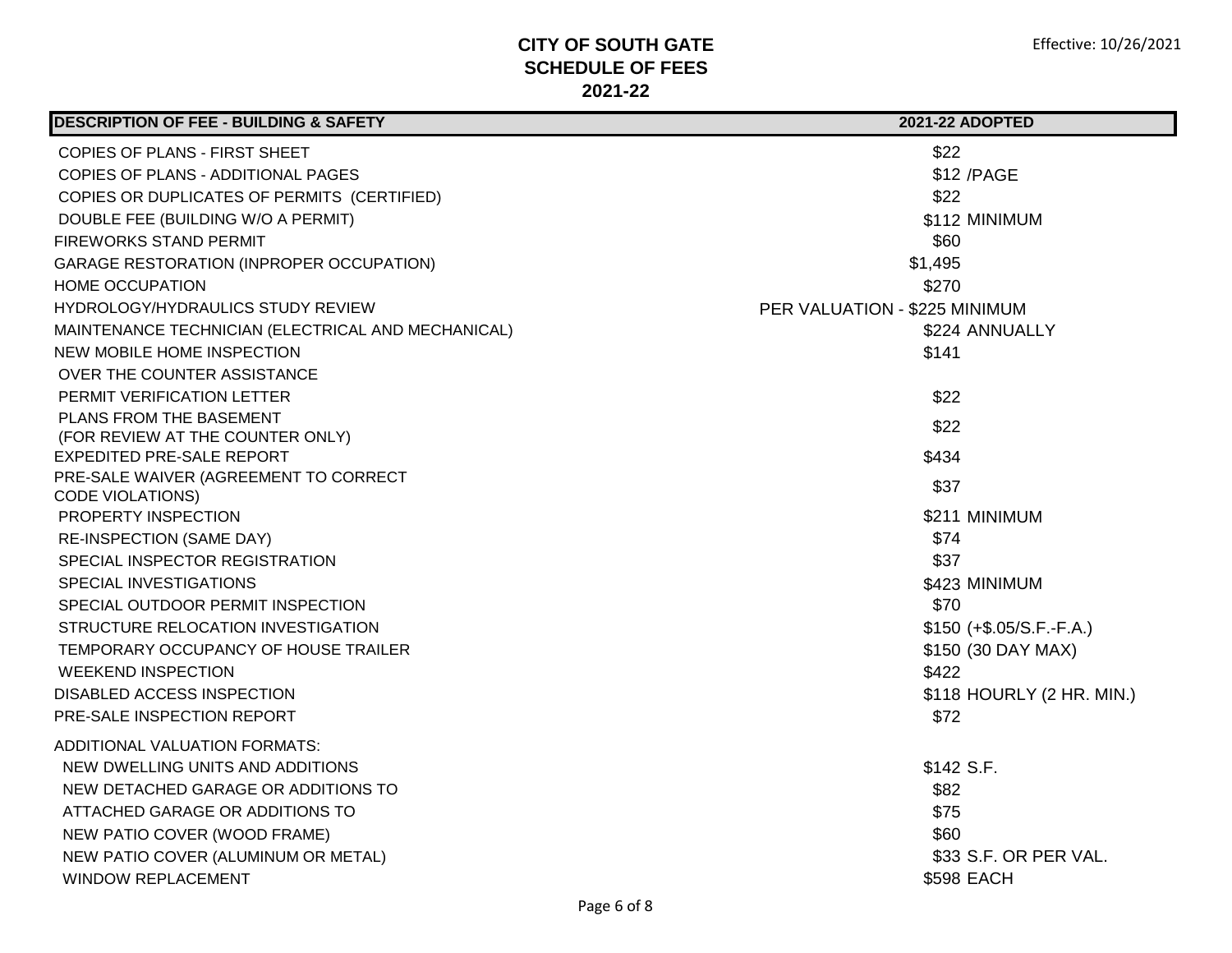| <b>DESCRIPTION OF FEE - BUILDING &amp; SAFETY</b> | <b>2021-22 ADOPTED</b>           |
|---------------------------------------------------|----------------------------------|
| <b>SECURITY WINDOW BARS</b>                       | \$150 EACH                       |
| NEW DOOR INSTALLATION                             | \$748                            |
| NEW DRYWALL INSTALLATION                          | \$30 L.F. OR PER VAL.            |
| NEW PARTITION WALL                                | \$52 L.F. OR PER VAL.            |
| NEW GABLE ROOF STRUCTURE                          | \$35 S.F.                        |
| REROOF - NEW LAYER OVER EXISTING                  | \$179 S.F.                       |
| REROOF - TEAR OFF AND NEW LAYER                   | \$254 S.F.                       |
| REROOF - NEW SHEATHING AND NEW LAYER              | \$419 S.F.                       |
| SANDBLAST AND STUCCO                              | <b>PER VALUATION</b>             |
| NEW STUCCO                                        | \$75 S.YD.                       |
| BLOCK WALL - 6" (STANDARD FOR RESIDENTIAL)        | \$82 L.F.                        |
| BLOCK WALL - 8" (COMMERCIAL)                      | \$97 L.F.                        |
| <b>BRICK WALL</b>                                 | \$82 L.F.                        |
| MISCELLANEOUS FEES                                |                                  |
| NPDES (NATIONAL POLLUTANT DISCHARGE ELIMINATION   | $15\%$ of Parmit Eag (\$115 min) |

SYSTEM) INSPECTION **15% of Permit Fee (\$115 min.)**  A FEE OF TEN PERCENT (10%) OF THE PERMIT FEE SHALL BE ASSESSED FOR THE INSPECTION OF THE ELIMINATION OF NON-STORMWATER DISCHAGES, SPILLAGE, DUMPING, AND DISPOSAL OF POLLUANTS AND REDUCTION OF POLLUTANTS